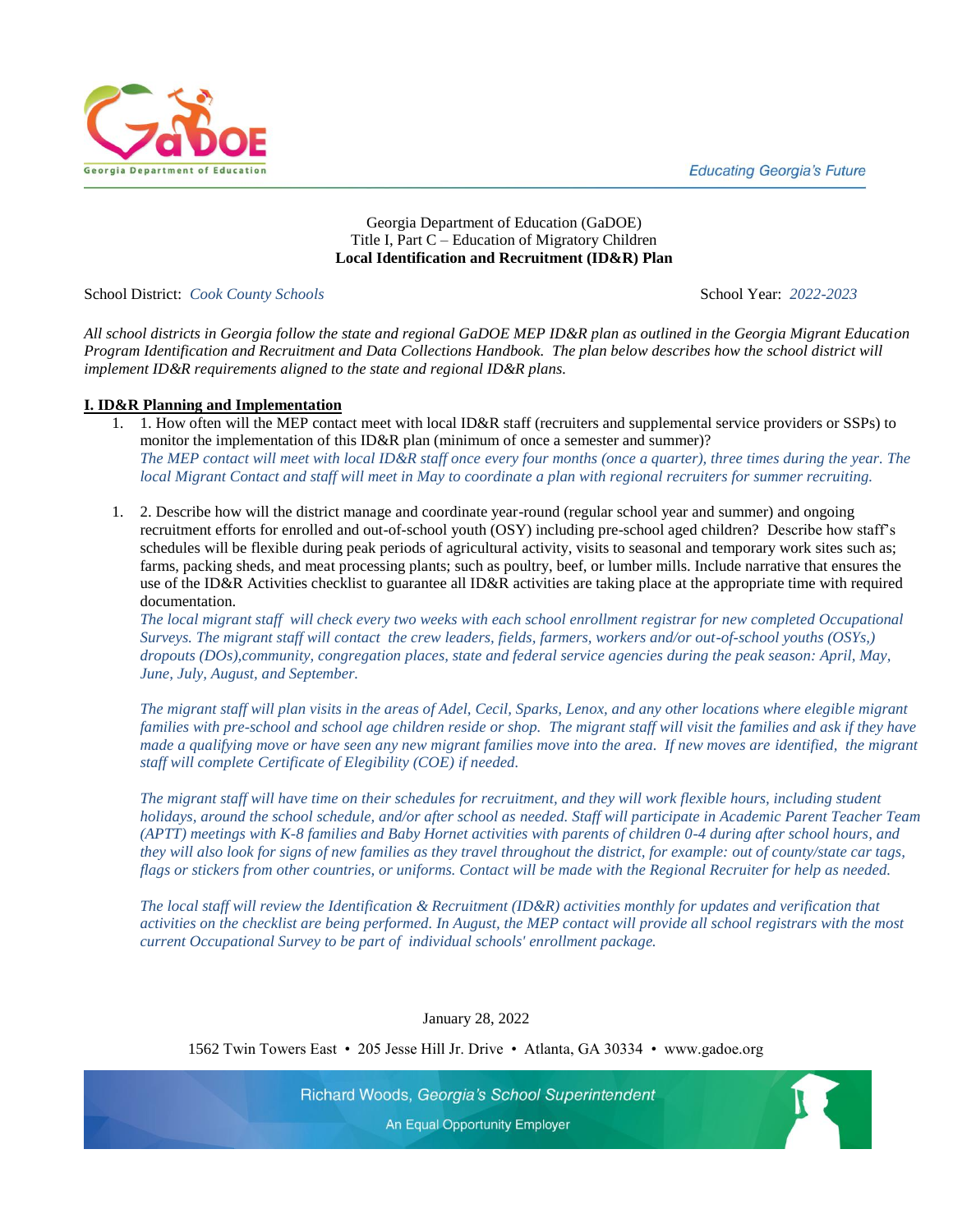1. 3. How will the district coordinate with regional and state MEP staff for identifying and contacting potentially eligible migratory families, targeting enrollees and non-enrollees (ages 0 to 21), and ensure COEs are completed as needed (within two days)?

*During registration time in the schools, staff will identify new families that came into the area or have moved back and made a qualifying move. The local migrant staff will contact each school enrollment registrar to check the enrollment forms, review student enrollees, see if there are siblings (ages 0 to 21) that are not enrolled in school, and make visits to potentially eligible migrant families.* 

*The staff will visit all mobile home parks and/or apartment complexes where migrant participants have resided in the county, employment places, and service agencies to enroll posible eligible families. Migrant staff will also make weekly contact with the assigned state recruiter for ID&R coordination. Certificates of Eligibility (COEs) will be completed within 2 days as needed. If a family is not found or contacted after 2 days, the assigned state recruiter will be contacted.*

1. 4. How will the district contact currently eligible migratory children and youth to determine if new qualifying moves have occurred and ensure COEs are completed as needed?

*At the beginning of the school year, the Migrant Education Program from the Regional Office will give to the Student Service Providers (SSPs) the re-signs to check. Local staff will make phone calls and visit families to determine if new qualifying moves have occurred. Certificates of Eligibility (COEs) will be completed if needed and returned to the Regional Office for approval in the Migrant Education Program. Before delivering the COEs to the Regional Office, the Student Service Providers (SSPs) will review the documents for accuracy and completeness. If additional information is needed, Student Service Providers (SSPs) will contact the families to complete any information needed. This process will also be completed following school district breaks.*

1. 5. How will the district ensure the occupational survey (which is completed by all students during new student registration and back-to-school registration) is gathered, reviewed, and prioritized for further follow up to identify potential migratory children and youth? Include a reference to training local school staff on the process.

*The Occupational Survey Form is part of the registration packet for new enrollees and back-to-school registration. The Student Service Providers (SSPs) will meet with each school registrar at the beginning of the school year to train/review procedures related to completion of the Occupational Surveys. The school registrar will make sure the Occupational Survey Form is completed. She will then make a copy to give to the SSPs or to put in their mail box. The school registrars must give Occupational Survey Forms with positive responses to the SSPs within 2 business days throughout the school year.* 

*The SSPs will contact the families who answered yes to any of the questions within 2 days, or the SSPs will get a copy when they are enrolling the families and complete a COE if the SSPs consider them a potentially eligible family. As soon as new families arrive in the Cook County District, Student Service Providers (SSPs) will schedule and recruit all eligible families. If needed, the SSPs will ask for help from the Regional Recruiter.*

1. 6. How will the district coordinate with other agencies, organizations, and/or gather resources to build a recruitment network to identify potentially eligible migratory participants?

*At the beginning of the school year, Cook County Schools will provide Cook County Health Department, Cook County Department of Family and Children's Services (DFCS), and Cook County Behavioral Health information and guidelines on identifying potential recruits. The migrant staff will also coordinate with local farms and businesses, local churches, civic oorganizations, and various local agencies in the community such as: the Deparment of Labor, Migrant Headstart, and the local Headstart program. These agencies will be provided the names of our Student Service Providers (SSPs), Ely Brady and Sara Morales. SSPs may be contacted via the Cook County Board of Education at 229.896.2294 as needed throughout the year.*

K

January 28, 2022

1562 Twin Towers East • 205 Jesse Hill Jr. Drive • Atlanta, GA 30334 • www.gadoe.org

Richard Woods, Georgia's School Superintendent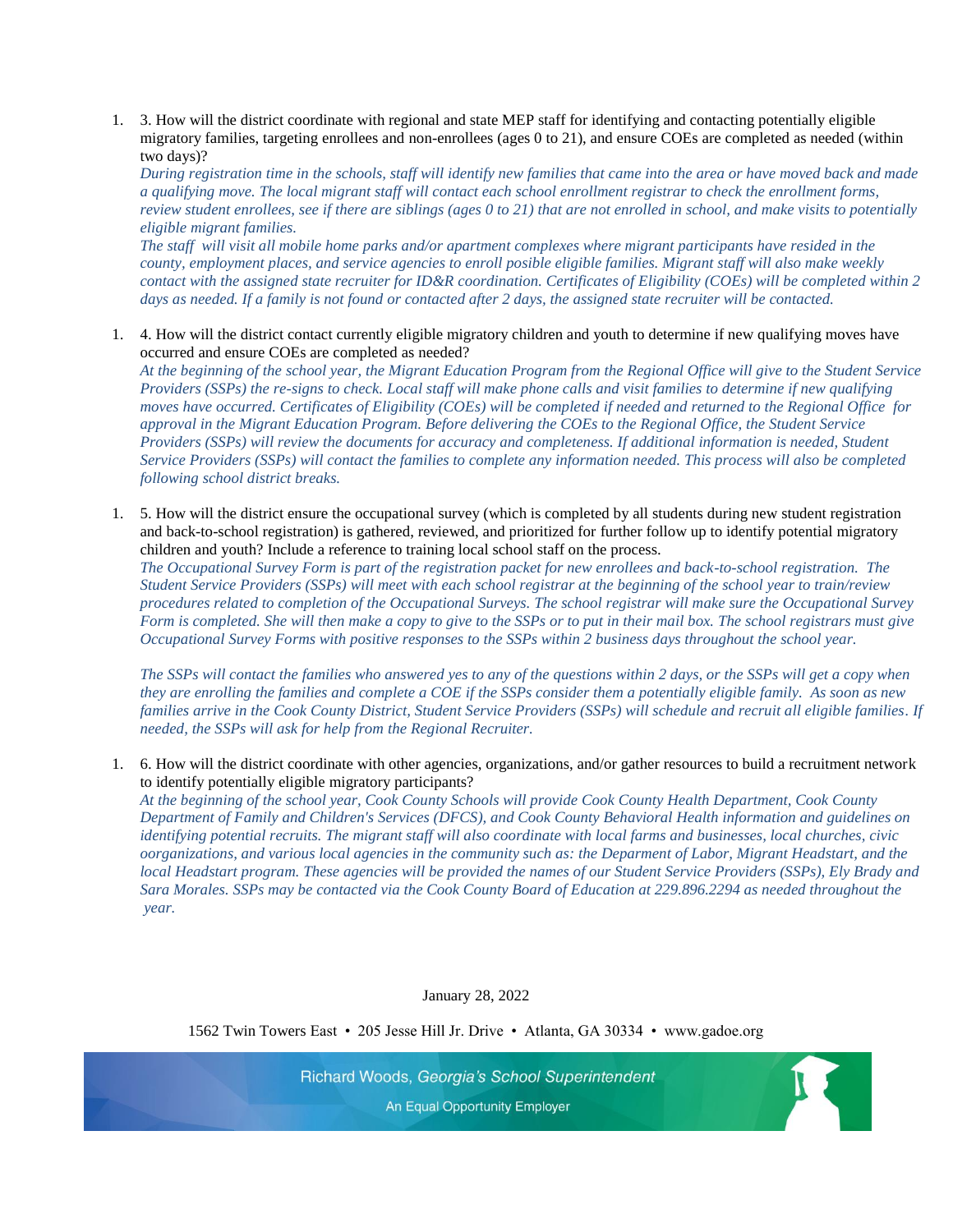### **II. School District/Local Agricultural Information**

- 1. 1. How will the district create and/or maintain a current local agricultural or employment locations map containing profiles of employers, if applicable, agricultural activities, crops and/or growing seasons in your area? Please explain how this information will be updated during the year (each semester minimum). *Cook County Schools will maintain a current local agricultural map containing profiles of employers, agricultural activities, crops and/or growing seasons in the loacl area. Locations of migrant participant residences and/or areas where families may reside will be plotted on the map. The employer roster, including name of business, business address, and name/phone number of contact person, will be maintained with the assistance of GaDOE Region 2 MEP Staff. Local MEP staff will update the local agricultural information at a minimum of once per semester. MEP Recruiters will work with GaDOE Region 2 MEP Staff on changes in employers as well as face-to-face recruitment visits for changes. If changes are required, updated plans will be added to the Con App.*
- 1. 2. How will the district create and or maintain a local residential map that includes the areas/neighborhoods and labor camps/apartment complexes where migratory families may reside? Please explain how this information will be updated during the year (each semester minimum).

| Location: | Activities:         | Season:                             |
|-----------|---------------------|-------------------------------------|
| Adel      | Squash              | March-June, August-October          |
| Adel      | Cabbage             | January - June, November - December |
| Adel      | <b>Bell Peppers</b> | April-November                      |
| Adel      | Tobacco.            | March-August                        |
| Adel      | Watermelon          | April-June                          |
| Adel      | Cantaloupes         | May - October                       |
| Adel      | Peanuts             | July - November                     |
| Lenox     | <b>Tomatoes</b>     | May - November                      |
| Lenox     | <i>Cucumbers</i>    | April - July, September - November  |
| Lenox     | <b>Snap Beans</b>   | April - July, September - November  |
| Lenox     | Pecans              | September - November                |
| Lenox     | Cotton              | September - January                 |
| Cecil     | <b>Blueberries</b>  | March-May                           |

*Cook County is a small farming community. Hiring practices by employers remain consistent with the seasons. Employers often hire the same families and their relatives. The MEP staff most often deals with the same families. Through theses relationships, the MEP staff is familiar with the pattern of the families moving into the county. The MEP Recruiters will make, at a minimum, monthly communication through phone calls/visits. If new families are identified, face to face visits will occur. Local staff members in Cook County are Ely Brady and Sara Morales.*

1. 3. What is the district's plan for contacting employers within its boundaries regarding hiring practices, crops and growing seasons in order to identify potentially new eligible migratory families? *Local staff will update the employers list of the following fields with name of business, business address, name and phone number of contact person, and business work. Staff will also maintain contact to identify potentially new eligible migrant families or OSYs. MEP staff will contact employers each semester by phone or in person. Updates will be added to the employer roster as needed. Current employers include:*

| <b>Business Name:</b> | <b>Business Address:</b>                             | Contact name/phone:                      | <i>Crops/goods:</i> |
|-----------------------|------------------------------------------------------|------------------------------------------|---------------------|
| Rocky Thompson Farm   | 12357 Ga. Hwy 76, Adel, Ga. 31620                    | Bill Alley, (229)896-7152                | Produce             |
|                       | Valdosta Plant Company Hwy 41 South Cecil, Ga. 31627 | <i>Kim, (229)896-4802</i>                | Produce             |
| Bullard Farms         | Val-del Road, Adel, Ga. 31620                        | Carroll Bullard, (229)896-3785 Livestock |                     |

January 28, 2022

1562 Twin Towers East • 205 Jesse Hill Jr. Drive • Atlanta, GA 30334 • www.gadoe.org

Richard Woods, Georgia's School Superintendent

 $\mathbf{R}$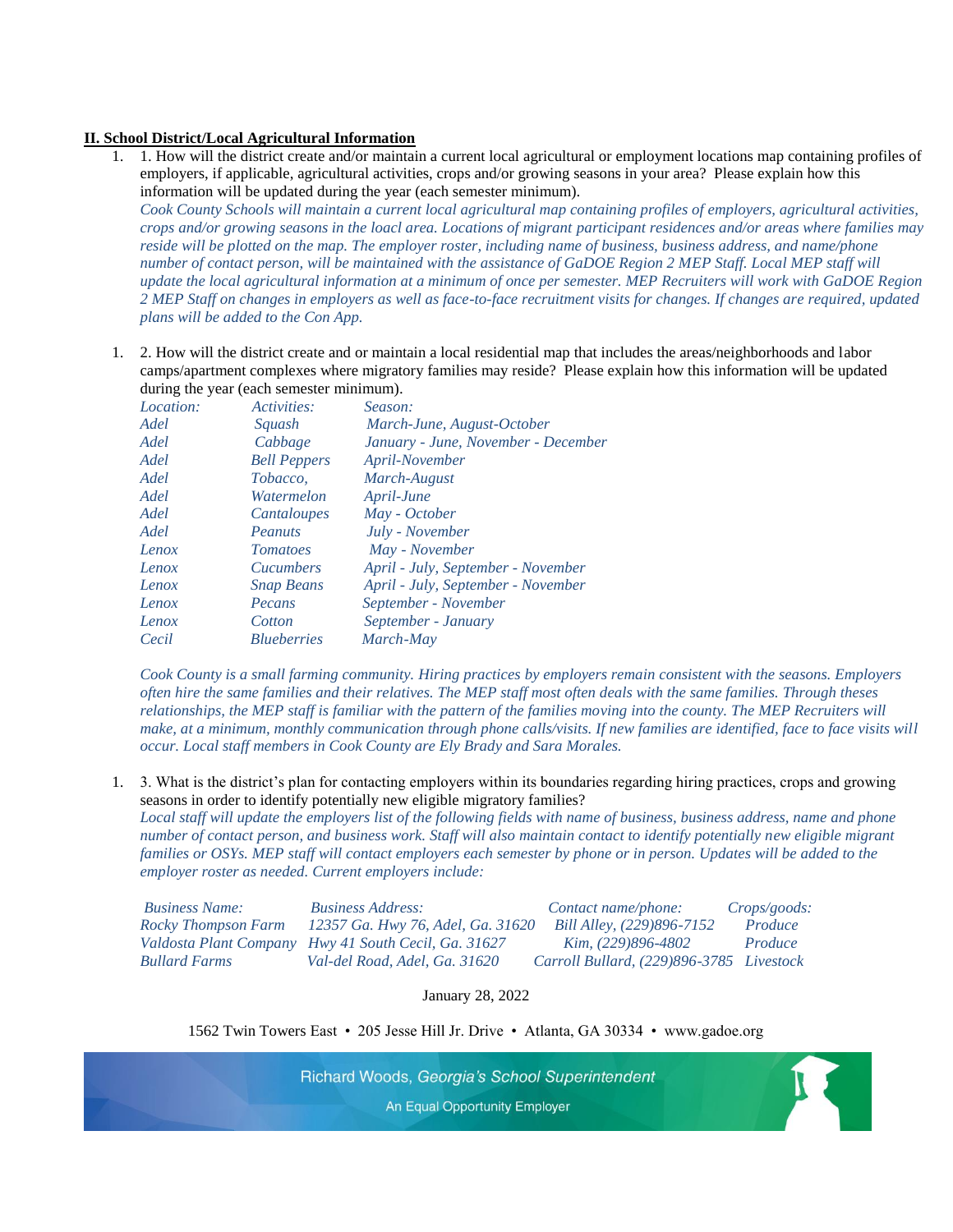| J & J Produce             | 1701 Mitchell St., Adel, Ga. 31620        | (229) 896-5555               | Produce |
|---------------------------|-------------------------------------------|------------------------------|---------|
| <i>Pacific Collier</i>    | Hwy 41 North Cecil, Ga. 31627             | (229) 794-5283               | Produce |
| <b>Heorne Produce</b>     | Hwy 41 Cecil, Ga. 31627                   | William Heorn, (813)633-8910 | Produce |
| Grimmyway Farms           | 11741 Hwy 41 Sparks, Ga 31637             | Mae (229) 638-6902           | Produce |
| Lenox Inn                 | 33 Kinard Bridge Rd., Lenox, Ga.31637     | $(229)546 - 4223$            |         |
| Days Inn                  | 1204 W. 4th St., Adel, Ga. 311620         | $(229)896 - 5474$            |         |
| <i>Scottish Inn</i>       | 911 W 4th St., Adel, Ga.31620             | $(229)896 - 2259$            |         |
| <b>Stage Coach Motel</b>  | 2023 Old Coffe Rd., Cecil, Ga. 31627      | $(229)794 - 3363$            |         |
| <b>South Side MHP</b>     | 106 South Avenue, Sparks, Ga. 31647       | Community                    |         |
| <b>Branch Haven MHP</b>   | 70-9 South Avenue, Sparks, Ga. 31647      | Community                    |         |
| Lake Side MHP             | David Street, Adel Ga. 31620              | Community                    |         |
| 16 St. Trailer Park       | 16 St. Adel Ga. 31620                     | Community                    |         |
| Michael Terrance Apt      | 16 St., Michael Terrance, Adel, Ga. 31620 | Community                    |         |
| <b>Richard Circle MHP</b> | 16 St., Richard Circle, Adel, Ga. 31620   | Community                    |         |
| Old Union MHP             | Old Union Road, Lenox, 31637              | Community                    |         |
| E Central Avenue MHP      | Central Avenue, Lenox, Ga. 31637          | Community                    |         |
| Mobil Home Park           | Hwy 37 West, Adel, Ga. 31620              | Community                    |         |
| <b>Family World Hote</b>  | 1975 Old Coffee Rd. Cecil, GA 31627       | (229) 794-36731              |         |

1. 4. The district's list of agricultural activities, local agricultural map, residential map, and list of employers must be readily available to be shared with the GaDOE MEP staff throughout the current school year when requested and/or needed. Where will this information be stored in the district? (Please ensure to keep all this information current and on file). *This information will be stored at the Cook County Coordinator/Local Contact Person's Office and in the Office of the Local Supplemental Service Providers (SSPs).*

# *The Georgia Migrant Education Program Identification and Recruitment and Data Collections Handbook is the primary source of information for all aspects of ID&R.*

#### **Reminders**

- All quality control procedures must follow the *Georgia Migrant Education Program Identification and Recruitment and Data Collections Handbook* quality control descriptors. Please visit[: http://www.gadoe.org/School-Improvement/Federal-](http://www.gadoe.org/School-Improvement/Federa)[Programs/Pages/publications.aspx](http://www.gadoe.org/School-Improvement/Federa) and click on the *Georgia Migrant Education Program Identification and Recruitment and Data Collections Handbook* link.
- You may use the Georgia MEP State Agricultural Activities map as a starting point when creating your local agricultural map:<http://www.gadoe.org/School-Improvement/Federal-Programs/Pages/Identification-and-Recruitment.aspx>
- Remember that your local agricultural map must include information unique to your area and compliment the Georgia MEP State agricultural map with information not currently identified/found in it.

Created by: *Dr. Becky Ratts, Federal Programs Director; Ely Brady and Sara Morales, Student Services Providers* Date created: *June 15, 2022*

January 28, 2022

1562 Twin Towers East • 205 Jesse Hill Jr. Drive • Atlanta, GA 30334 • www.gadoe.org

Richard Woods, Georgia's School Superintendent